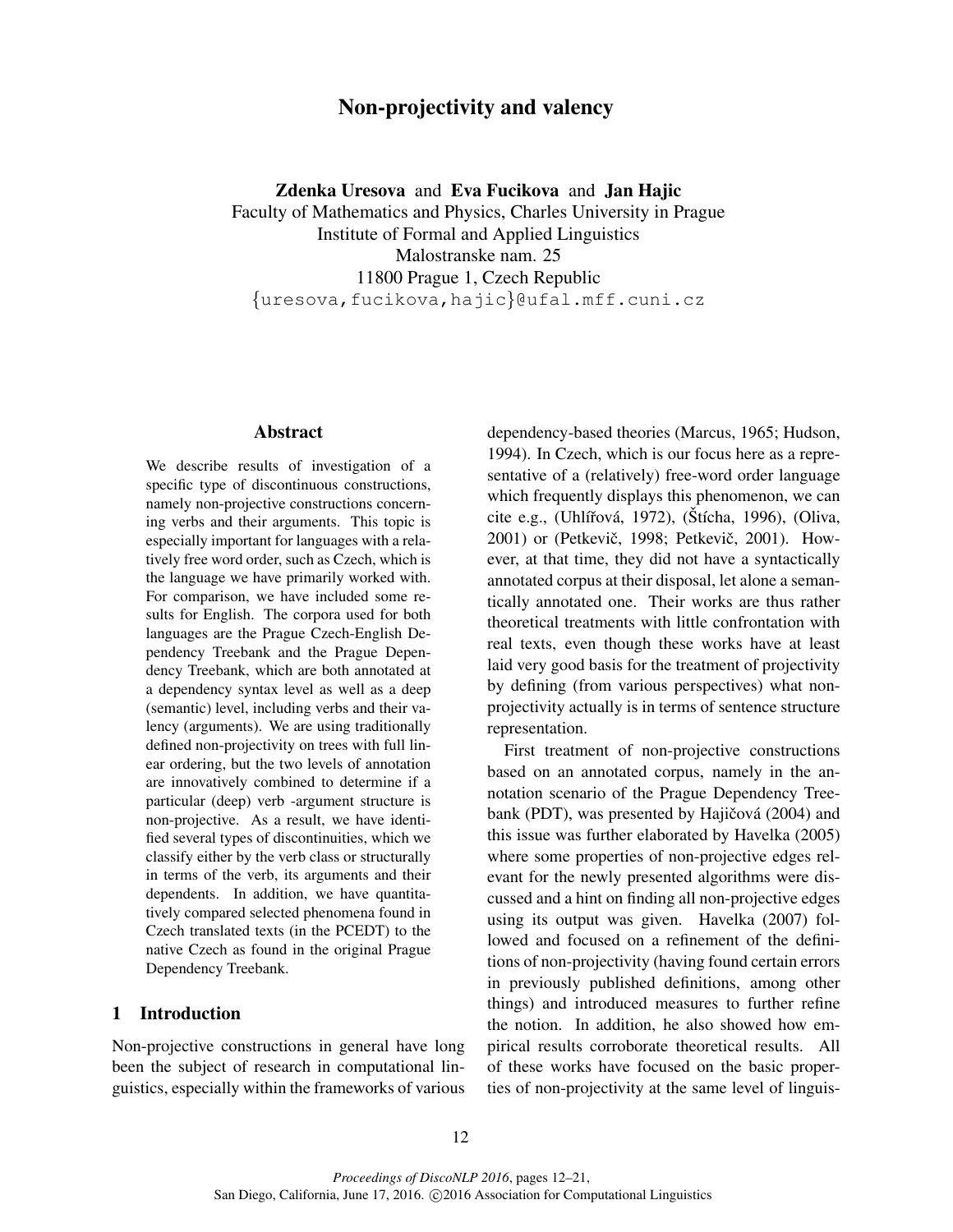tic description (i.e., surface dependency syntax *or* the deep, semantically-oriented *"tectogrammatical"* representation as defined in the Prague Dependency Treebank), i.e., the authors limited themselves to only one syntactic layer at a time instead of trying to define and investigate the phenomenon from both perspectives, thus providing a more compact approach. Hajičová et al. (2004) made an attempt at classification of non-projective constructions on these two levels separately.<sup>1</sup> In our work, we are trying to use both the surface and deep layer together to specify and investigate a "new breed" of non-projectivity in a more holistic approach.

In Natural Language Processing, non-projectivity has long been ignored, since the first treebanks, such as the Penn Treebank (Marcus et al., 1993), have been annotated using parse trees (or, phrase-structure-based annotation), which technically do not allow for direct representation of nonprojectivity, and the surrogate means (co-indexing and traces, some of which can be considered to represent non-projective constructions) have also been largely ignored by syntactic parsers developed (trained) on them. Only after the development of dependency parsers has started using natively<sup>2</sup> annotated dependency treebanks (which naturally do contain non-projectivities), non-projectivity has been finally seriously looked at from the parsing perspective (McDonald et al., 2005; Nivre and Nilsson, 2005; Nivre, 2006; Kuhlmann and Nivre, 2006; Nivre, 2007; Hall and Nivre, 2008; Nivre, 2009; Bohnet and Nivre, 2012; Björkelund and Nivre, 2015). Since such parsers work with the surfacesyntactic dependency trees, there was no specific attention paid to the relation between deep syntax or semantics and non-projectivity.

In our study, we describe the results of investigating non-projectivity of verbs and their arguments, using two levels of description: for defining the constructions of interest, i.e., verbs and their arguments, we use the deep syntactic/semantic annotation level of the available corpus, while for testing non-projectivity using the standard definitions, we use the 'unquestionable' linear ordering from the surface dependency annotation which in turn follows the original word order. We believe this a novel approach not found in previous studies.

#### 2 The corpus and its annotation

# 2.1 The corpora used: Prague Czech-English Dependency Treebank and the Prague Dependency Treebank

Prague Czech-English Dependency Treebank (PCEDT) is a parallel, linguistically annotated corpus (Hajič et al., 2012). The texts come from the WSJ part of the Penn Treebank (Marcus et al., 1993); the Czech side is their professional translation. The corpus consists of about one million tokens (on each language side) in about 50 thousand aligned sentence pairs. It is currently available from the Linguistic Data Consortium<sup>3</sup> as well as from the LINDAT/CLARIN repository.<sup>4</sup> This corpus follows the multilayer annotation scenario used in the original Prague Dependency Treebank (PDT).

The tectogrammatical annotation of these corpora includes also links to two valency lexicons, the PDT-Vallex (for Czech) and the EngVallex (for English).

The Czech valency lexicon, called PDT-Vallex,<sup>5</sup> is publicly available as a part of the one-millionword Prague Dependency Treebank (PDT) version 2 published by the Linguistic Data Consortium.<sup>6</sup> It has been developed as a resource for valency annotation in the PDT; it is based on the Functional Generative Description valency theory framework - for details, see (Urešová, 2011b; Urešová, 2011a). The EngVallex<sup>7</sup> is a lexicon of English verbs, built on the same grounds as PDT-Vallex. It was created by a (largely manual) adaptation of an already existing resource for English with similar purpose, namely the PropBank Lexicon (Palmer et al., 2005; Kings-

<sup>&</sup>lt;sup>1</sup>The special linear ordering (which does *not* follow the surface word order) of nodes at the tectogrammatical layer of annotation of all PDT-style treebanks will be described in Sect. 2.2.2.

<sup>&</sup>lt;sup>2</sup>By "natively" annotated dependency treebanks we mean treebanks originally annotated manually using dependency scheme and guidelines, as opposed to phrase-based treebanks converted automatically to dependencies *ex-post*.

<sup>3</sup>https://catalog.ldc.upenn.edu/ LDC2012T08

<sup>4</sup>http://hdl.handle.net/11858/

<sup>00-097</sup>C-0000-0015-8DAF-4

<sup>5</sup>http://hdl.handle.net/11858/

<sup>00-097</sup>C-0000-0023-4338-F

<sup>6</sup>http://www.ldc.upenn.edu/LDC2006T01

 $7$ http://hdl.handle.net/11858/

<sup>00-097</sup>C-0000-0023-4337-2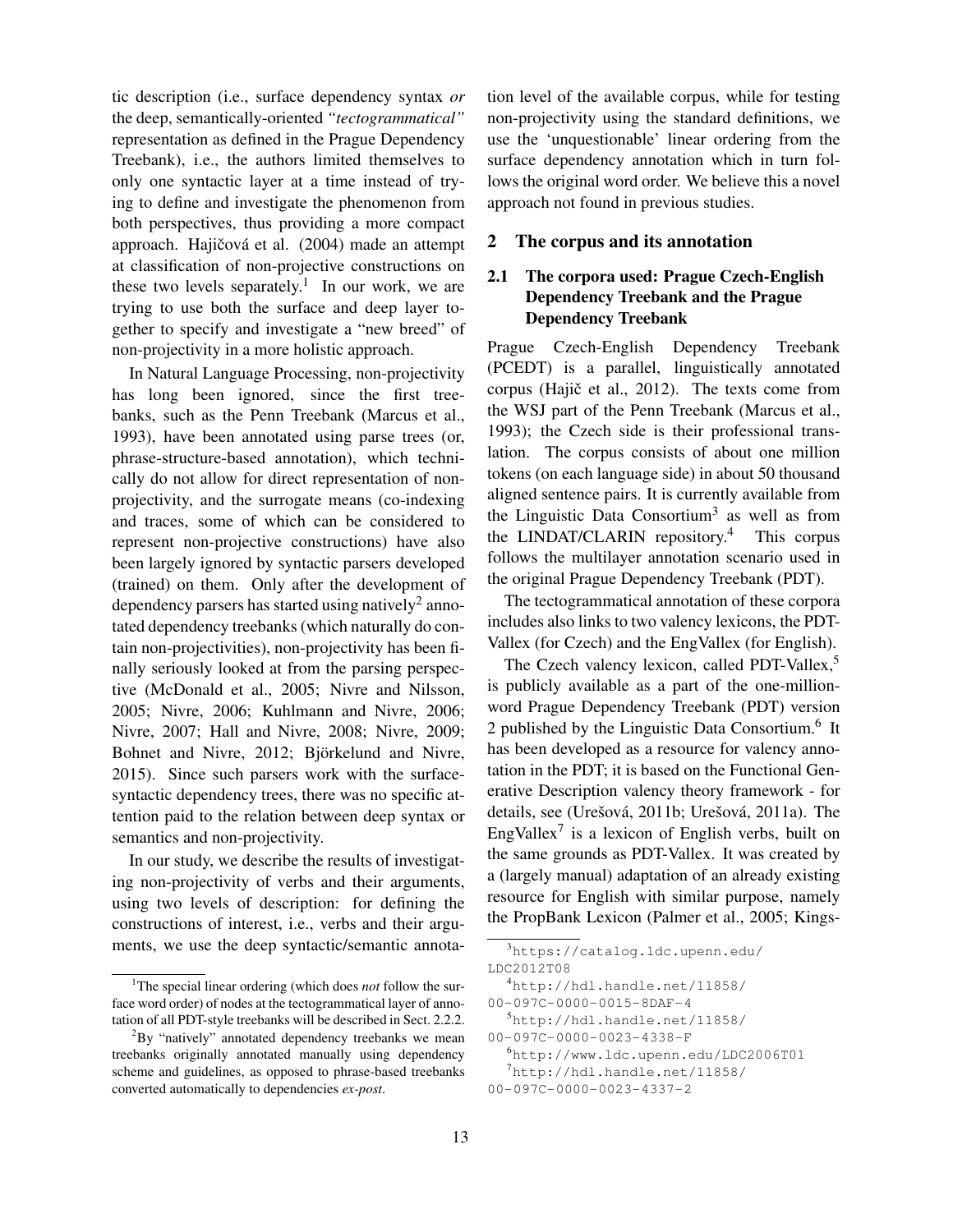bury and Palmer, 2002), to the PDT labeling standards (see also (Cinková, 2006)).

### 2.2 PCEDT and PDT annotation

The PCEDT is annotated on both the Czech and the English side using PDT-style of annotation. Every sentence is annotated at three, explicitly interlinked layers: morphology, dependency syntax (Hajič, 1998) and tectogrammatics (deep syntax/semantics).

#### 2.2.1 Surface dependency syntax

The surface dependency syntax annotation in both the PCEDT and the PDT (Hajič et al.,  $2004$ ) assigns a node to each word and punctuation symbol in the sentence. It is rooted in an extra node holding the ID and other bookkeeping information about the sentence. Heads are determined, when in doubt, using the morphosyntactic argument: if a node controls the morphosyntactic behavior of the word directly related to it, for example by agreement, morphosyntactic control constraints etc., it is considered to be the head. All relations (edges in the tree) are labeled by the type of the relation. In the PDT (and PCEDT), there are a relatively few coarsegrained types: Pred and Pnom for predicate and the nominal part of a predicate in copula constructions, respectively, then Sb, Obj and Adv for verb dependents (Subject, Object, and Adverbials), and Atr for all nominal modifiers. Auxiliaries are divided into another set of types, such as AuxV (function word-verb), AuxP for prepositions (which are heads) and AuxC for subordinate conjunctions, to name the most important. There are also 'structural' labels for coordination, apposition and parenthetical relation. An example is in Fig. 1.

Importantly, for the investigation of nonprojectivity, all the nodes are numbered by ordinal numbers starting with 0 for the extra root node, 1 for the first word in the sentence in its surface word order, etc., forming a total linear ordering of all the nodes.

#### 2.2.2 Deep syntax and semantics

The tectogrammatical annotation layer is based on the Functional Generative Description theory (Sgall et al., 1986). The structure of a sentence is represented as a rooted tree (as it is at the surface dependency level), with nodes bearing a number of attributes describing their syntactic and semantic properties. Edges are labeled by the (mostly semantic) types of dependency relations, called 'functor's. As opposed to the surface syntactic annotation, function words and punctuation have no nodes of their own; only content words are kept. However, in addition to the content words that have a surface counterpart, there are also nodes which have no surface counterpart (some types of restored ellipses, such as surface-elided semantically obligatory verb arguments etc.).

The set of 'functors' is different (and richer) than the set of dependency relations at the surface dependency level. While verb arguments are described by five core argument functors (Actor (ACT) and Patient (PAT) for the first two, and then the more semantically defined Addressee (ADDR), Effect (EFF) and Origin (ORIG)), there is a set of about 30 adverbial types (LOCation, DIR1ection (from), DIR3ection (to), MANNer, ACMP for accompaniment, TWHEN, TSINce, THL (how long) and several more for time adverbials, CAUSe, BENeficiary, etc.). For nominal modifiers, RSTR and DESC (restrictive and descriptive dependent) are added. Nodes serving as structure descriptors (such as coordination and aposition "heads") are similar to the ones used at the surface dependency layer of annotation.

In addition, every verb (i.e., content verb) in the treebank is disambiguated for its sense based on an inventory of senses in the corresponding valency lexicon (PDT-Vallex for Czech and EngVallex for English, cf. Sect. 2.1). Its arguments as annotated in the treebank correspond to the argument 'slots' as recorded in the valency lexicons. Morphosyntactic constraints on the individual arguments as recorded in the lexicons have been checked and are consistent with the treebank annotation of the corresponding argument nodes.

Ordering of nodes in the tectogrammatical annotation (also a total linear order) does not correspond, however, to the surface word order, and thus any non-projectivity seen in the tectogrammatical annotation can only be judged relatively to the definition of the "deep word order" and thus it has not been used here (for its prevalent use, cf. (Hajičová et al.,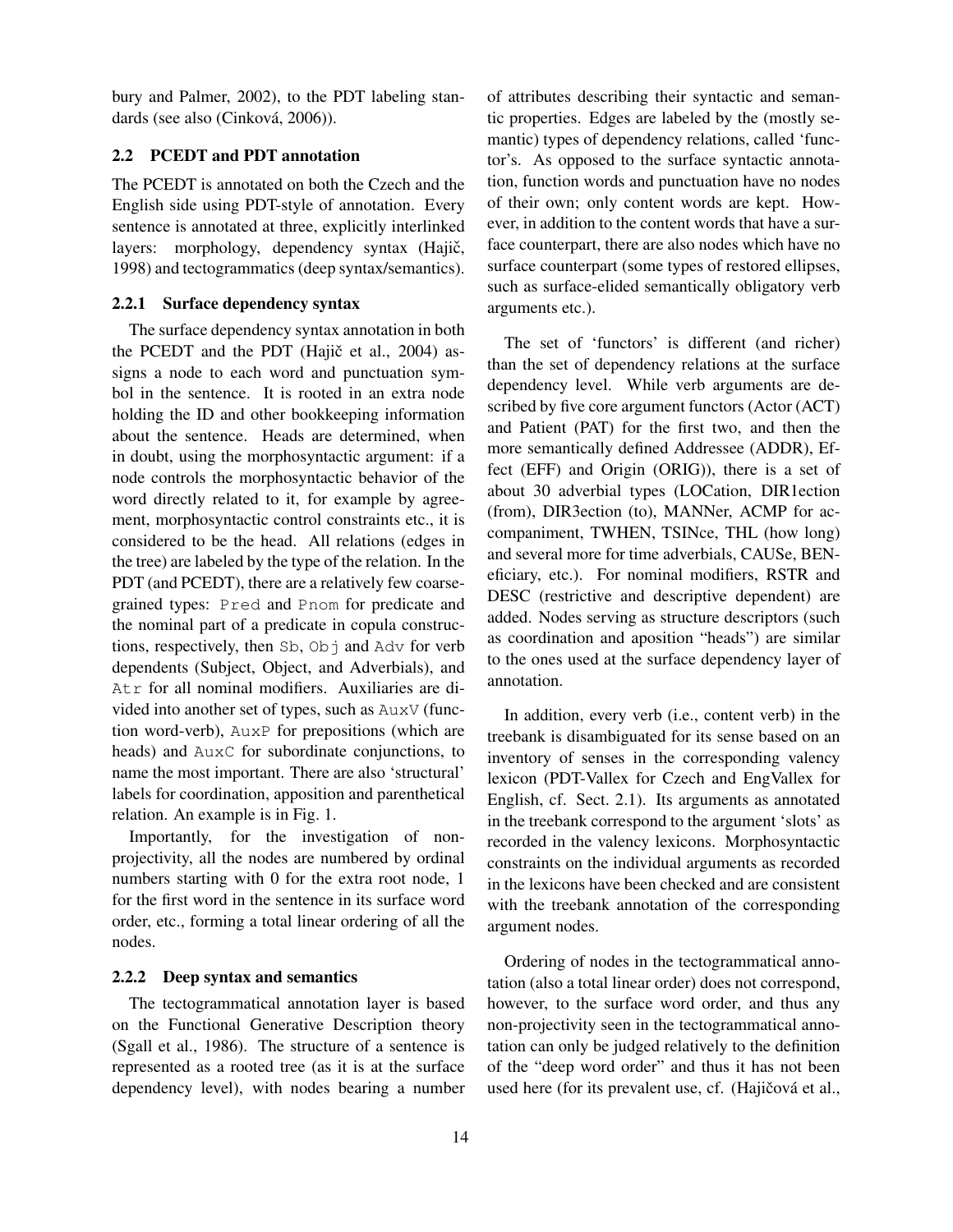$2004)$ ).<sup>8</sup>

#### 3 Definition of non-projectivity

### 3.1 Dependency syntax and non-projective constructions

The definition of projectivity we are using is as follows (from (Hajičová et al., 2004) and (Havelka, 2005)):

**Definition.** A subtree  $S$  of a rooted dependency tree  $T$  is *projective* if for all nodes  $a$ ,  $b$  and  $c$  of the subtree  $S$  the condition  $(P)$  holds:

 $(b \rvert a \& b < a \& c \rvert \rvert b \rightarrow c < a)$  or  $(b \downarrow a \& b > a \& c \downarrow \downarrow b \rightarrow c > a)$  (P)

where  $b\downarrow a$  means that b is immediately dependent on a, c $\downarrow \downarrow$ b means that c is a descendant of b (i.e., transitively dependent), and  $\langle$  and  $\rangle$  have the usual meaning with respect to the linear ordering of nodes.

#### 3.2 Measure of the degree of non-projectivity

Havelka (2005) introduces the notion of a gap as a set of all nodes that 'cause' an edge to be nonprojective, i.e., the head node of such an edge being a root of a non-projective tree. However, in our work, we believe that the mere set of words, or even their count, is too fine-grained to describe the 'degree' of non-projectivity, at least for the purposes of this study on verb-headed constructions. Therefore, we define a *gap* as the number of *continuous spans* (rather than a number of all words) that 'interfere' in (are not part of) the yield of the node, of which the subtree rooted by it is being tested for nonprojectivity. We also use the phrase "be in the gap" (for a word or node of a tree), if the projection of that word based on its linear surface word order is one of those that fall into that gap.

# 4 Finding non-projective constructions and measuring their complexity

In our analysis of non-projective constructions related to verb and its arguments, we have used the definition described in Sect. 3. However, since we are interested in verbs and their arguments, which are annotated on the deep (tectogrammatical) level, we have modified the definition combining the two layers. The modified definition, named CLP (Combined-Layer Projectivity), follows these three rules for determining the necessary components of the original definition:

- words (nodes for verbs, their arguments and their dependents/descendants) are taken from the tectogrammatical level;
- dependencies (i.e., the structure of the subtrees of interest) are also taken from the tectogrammatical level of annotation (used for determining the  $\downarrow$  and  $\downarrow \downarrow$  relations in the definition (P));
- linear ordering is taken from the surface syntactic level of annotation, using the surface node's (referred to by the  $lex.rf$  link from the tectogrammatical node) ord attribute, i.e., the surface word order is used.

While we could have possibly used the surface dependencies for determining non-projectivity, the approach outlined above gives more adequate results since (a) we are focusing on verbs and their arguments, which naturally occur at the deep layer of annotation and (b) this annotation has been done fully manually in all three corpora we use, while the surface syntax has been generated automatically on both sides of the PCEDT and thus is not reliable, especially with regard to non-projectivity.<sup>9</sup>

To illustrate the gap measure as defined earlier, Fig. 1 shows a non-projective construction with one gap - the projection of the tree based on the linear ordering of nodes (i.e., word order in the case of surface dependency syntax) has two parts. In this example, the word "To" (*this*) is an Object of the verb "splnit" (*to\_fulfill*), and therefore, the subtree rooted in "splnit" is non-projective, since the words "je" (*is*) and "možno" (*possible*) are not descendants of "splnit", and they both constitute the one single gap present in the projection of the "splnit"-rooted subtree.

<sup>&</sup>lt;sup>8</sup>According to the tectogrammatical annotation manual (Mikulová et al., 2006), the linear order of the nodes in the tectogrammatical trees is given by the attribute dord, or "deep order" which is defined independently of the surface word order using so-called "contextual boundness" criterion.

<sup>&</sup>lt;sup>9</sup>In English, the number of non-projective constructions posited by the surface dependency parser is negligible compared to the number of non-projective constructions determined by using the (manually annotated) tectogrammatical dependencies as described in the above three bullets.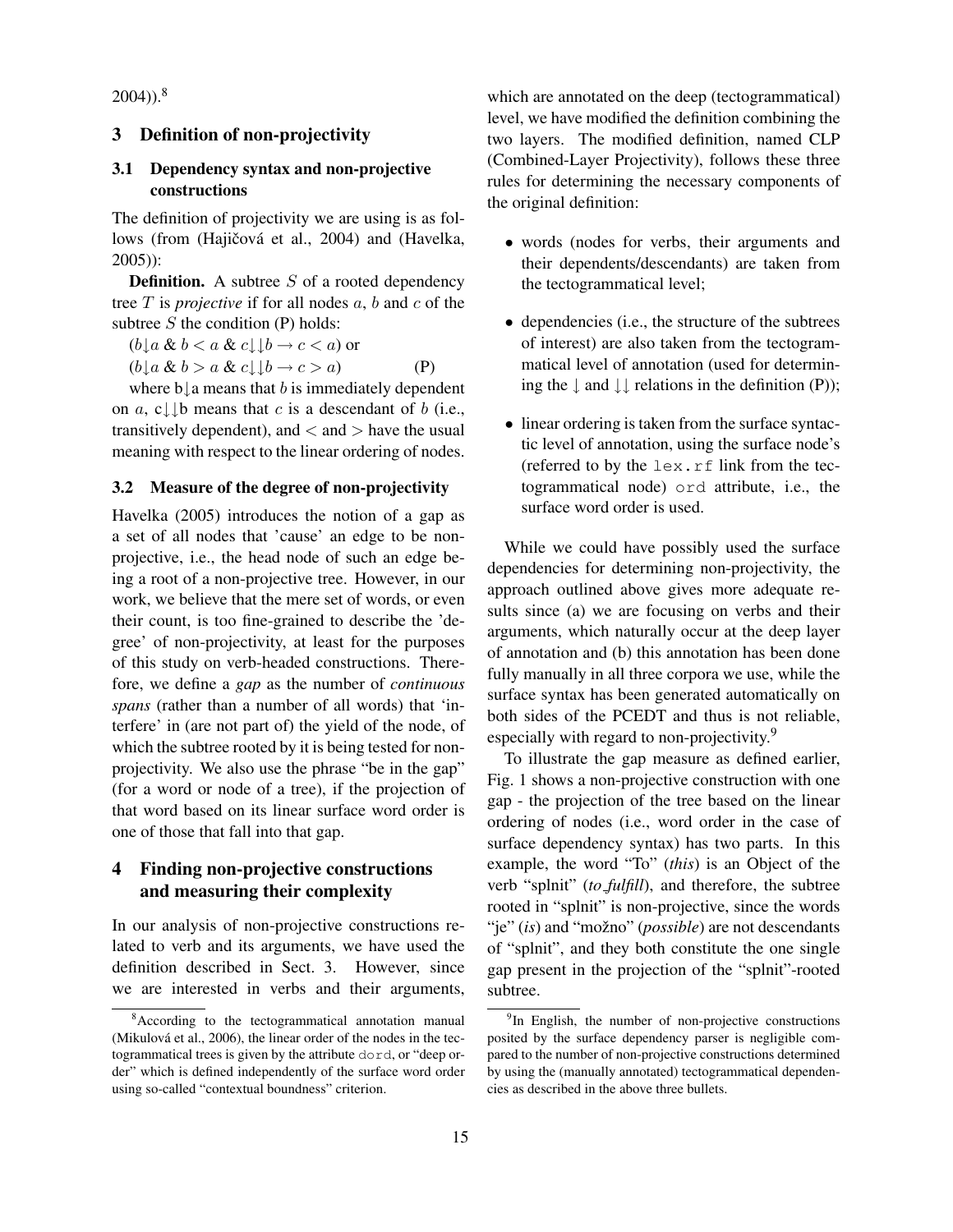

Cs: *To*.Obj *je*.Pred *mozno ˇ* .Pnom *splnit*.Sb En: (lit.) *This*.Obj *is*.Pred *possible*.Pnom *to fulfill*.Sb En: *This can be fulfilled*

Figure 1: Simple non-projective construction, gap=1

The number of gaps can be easily computed for every node in the surface dependency tree, by going through all the nodes from its yield (i.e., through all nodes which are descendants of the node in question) and counting the gaps. However, one has to be careful–subtrees with no gaps can still be nonprojective "inside", i.e., some of their subtrees might still be non-projective with gap count greater than zero.

For the description of non-projectivity of verbs and their arguments, we have thus computed the non-projectivity of the argument-rooted subtrees separately from the non-projectivity of the subtree rooted by the verb in question, which might have no gaps. On the other hand, if any of the argumentrooted subtrees has the gap equal to zero, it is not relevant to our goals whether there is a non-projectivity "hidden" inside, for some of its subtrees. In other words, we consider (verb-rooted) subtrees that have either

- non-zero gap measure at the verb root, or
- non-zero gap measure at any of its arguments.

For simplicity, we will call these constructions (and only these) non-projective, even though we are aware of the fact that we are ignoring gap=0 constructions with embedded non-projectivity.

An important aspect of the extraction was that we have used both layers of the PDT-style annotation using the modified (CLP) definition as described earlier: the identification of whether a word is a verb or not, or whether a word is an argument to a verb, has been performed at the tectogrammatical level (using all content, i.e., non-auxiliary, nonmodal verbs, which had a link to the corresponding Czech or English valency lexicon). Arguments to such verbs have been identified using the valency dictionary entry, which lists all arguments by their function label (called "functor" in the tectogrammatical annotation scheme, cf. (Mikulová et al., 2006)). These labels have been matched to all immediately dependent nodes on the verb in the tectogrammatical annotation. However, for reasons already mentioned, we have used the inter-layer links that the annotation scheme contains, and which connect the nodes in the surface syntax dependency tree with the tectogrammatical one(s) to retrieve the original word order and use it as described in the third bullet in (CLP).

This way, every construction of a verb and its argument(s)<sup>10</sup> could be tested against the enhanced (CLP) definition of non-projectivity.

# 5 Classification of verb-argument non-projective constructions

We have extracted all examples of non-projective constructions for verbs and their arguments from the English and Czech sides of the PCEDT, $11$  and for comparison also from the Prague Dependency Treebank (representing natively written Czech texts).

The overall number of non-projective constructions on the surface syntactic level of annotation using the original (P) definition of projectivity and the breakdown by the number of gaps is given in Table 1. The total number of nodes at the dependency syntax layer of the PCEDT is 1,173,766 on the English side and 1,151,150 on the Czech side. The total number of nodes counted in the PDT is 833,193 (only sentences annotated also at the tectogrammatical layer have been used).

The small number of non-projective constructions

<sup>10</sup>Unless it is a NULL argument, which has no overt word in the surface sentence as a counterpart; these have been ignored.

 $11$  For those verbs that are translations of an English verb construction, to avoid constructions which might be too influenced by the fact that they are translations of a syntactically very different one.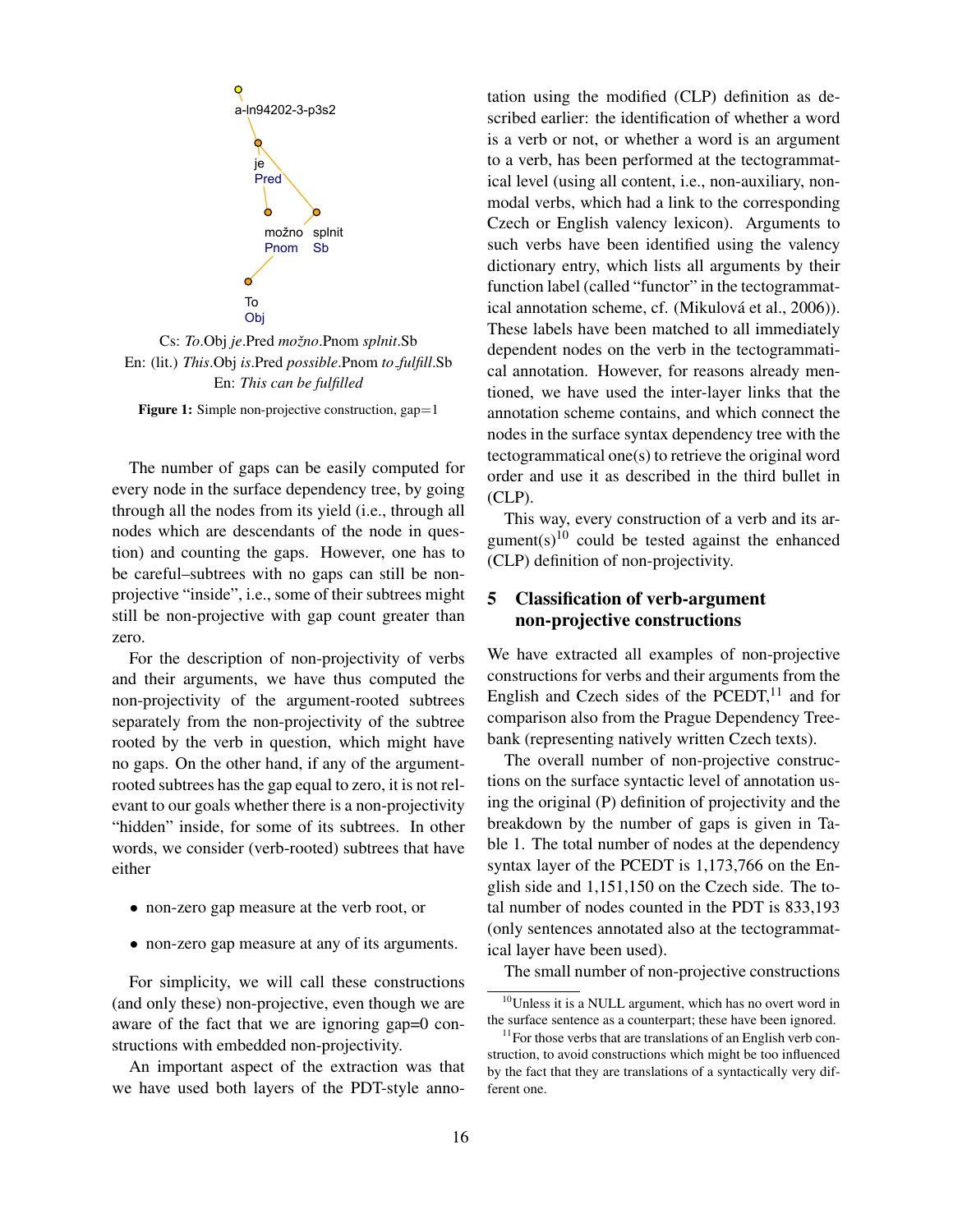| Lang.       | 0 gaps | 1 gap  | 2 gaps | $>2$ gaps |
|-------------|--------|--------|--------|-----------|
| en          | 479    | 112    |        |           |
| cs (tr.)    | 61,619 | 44,774 | 3,827  | 449       |
| $cs$ (nat.) | 29,912 | 14,259 | 196    |           |

Table 1: Non-projective constructions in surface depndency trees, overall counts

on the English side of the PCEDT (i.e., in the WSJ texts) is caused by the fact the the parser has been trained on non-native dependency annotation, and thus almost always prefers projective constructions.

The highest number of gaps on the Czech side of the PCEDT was 8, in five cases (and there was no non-projective subtree with 7 gaps). Overall, there is slightly below 10% of non-projective subtrees and less than 5% with at least one gap.

In the PDT, the overall number of nodes at the dependency syntax layer is 29,912, and as can be seen from the last row of Table 1, the percentages for nonprojective nodes and for non-projective nodes with at least one gap are 5.3% and 1.7%, respectively.

When the (CPL) definition is used, the numbers look differently (Tab. 2). The total number of nodes at the tectogrammatical layer of the PCEDT is 757,021 on the English side and 819,206 on the Czech side. The total number of tectogrammatical nodes in the PDT is 593,473.

| Lang.       | 0 gaps | 1 gap | 2 gaps | $>2$ gaps |
|-------------|--------|-------|--------|-----------|
| en          | 11,328 | 5.561 | 15     |           |
| cs (tr.)    | 9,702  | 4.503 | 21     |           |
| $cs$ (nat.) | 9,186  | 4,848 | 53     |           |

Table 2: Non-projective constructions in PCEDT and PDT, overall counts using the (CLP) definition

This table differs substantially from Tab. 1, giving much more balanced figures due to the manual annotation of the tectogrammatical layer. Based on these observations, we have used only the (CLP) definition for our subsequent investigation.

### 5.1 Constructions involving a verb and its argument

The overall number of verb tokens tested for nonprojectivity in the PCEDT was 92,840. Among those, there are 2,352 cases (1,311 in English, 1,042 in Czech translations) where the non-projectivity involves a verb and its argument (i.e., the verb is in the gap of the non-projective subtree of its argument) and 1,407 (932 in English, 476 in Czech) cases of two arguments (i.e., one argument is in the gap a non-projective subtree of another argument).



Cs: *Procˇ*.CAUS *Dinkins*.ACT, *rˇ´ıka´*.PRED *kritik*.ACT, *vzdycky ˇ* .MANN *vyckˇ av´ a´*.EFF ... En: (lit.) *Why*.CAUS *Dinkins*.ACT, *says*.PRED *the kicker*.ACT, *always*.MANN *waits*.EFF ... En: *Why Dinkins always waits ..., says the kicker.* Figure 2: Non-projective construction, gap=1, verb in gap

An example of a Czech construction with nonprojectivity of a subtree rooted in a verb argument, where the verb is in the gap, is shown in Fig. 2 (it uses the (P) definition on a surface dependency tree). Here, the root verb of the subordinate clause "vyčkává" *waits*, which is an argument (labeled Effect) of the matrix verb "říká" *says* on the tectogrammatical layer, dominates a non-projective substree, since the subject has been fronted before the root verb of the whole sentence. This is one of the very typical cases of non-projective constructions, where the main verb is a communication or a reported speech verb (*say, add, shout, remember, answer, argue, go on*, to name a few extracted from the  $P$ CEDT $)$ .<sup>12</sup>

Another typical example of non-projective constructions in Czech involving a verb is a construction with a catenative<sup>13</sup> (and modals or quasi-modal) verb like "podařit", "začít", "zkusit", "nechat" (lit. *"manage", "start", "try", "let"*), etc. The argument, which is often non-projective, is the Patient (PAT), typically expressed as infinitive, whose first or second argument (Actor (ACT) or Patient

<sup>&</sup>lt;sup>12</sup>Counting on a sample of 100 examples from the English side of the PCEDT, 43 have been of this type.

 $13$ Catenative verbs are usually defined as those combining with non-finite verbal forms, see e.g. (Palmer, 1974; Quirk et al., 1985; Mindt, 1999; Leech et al., 2012).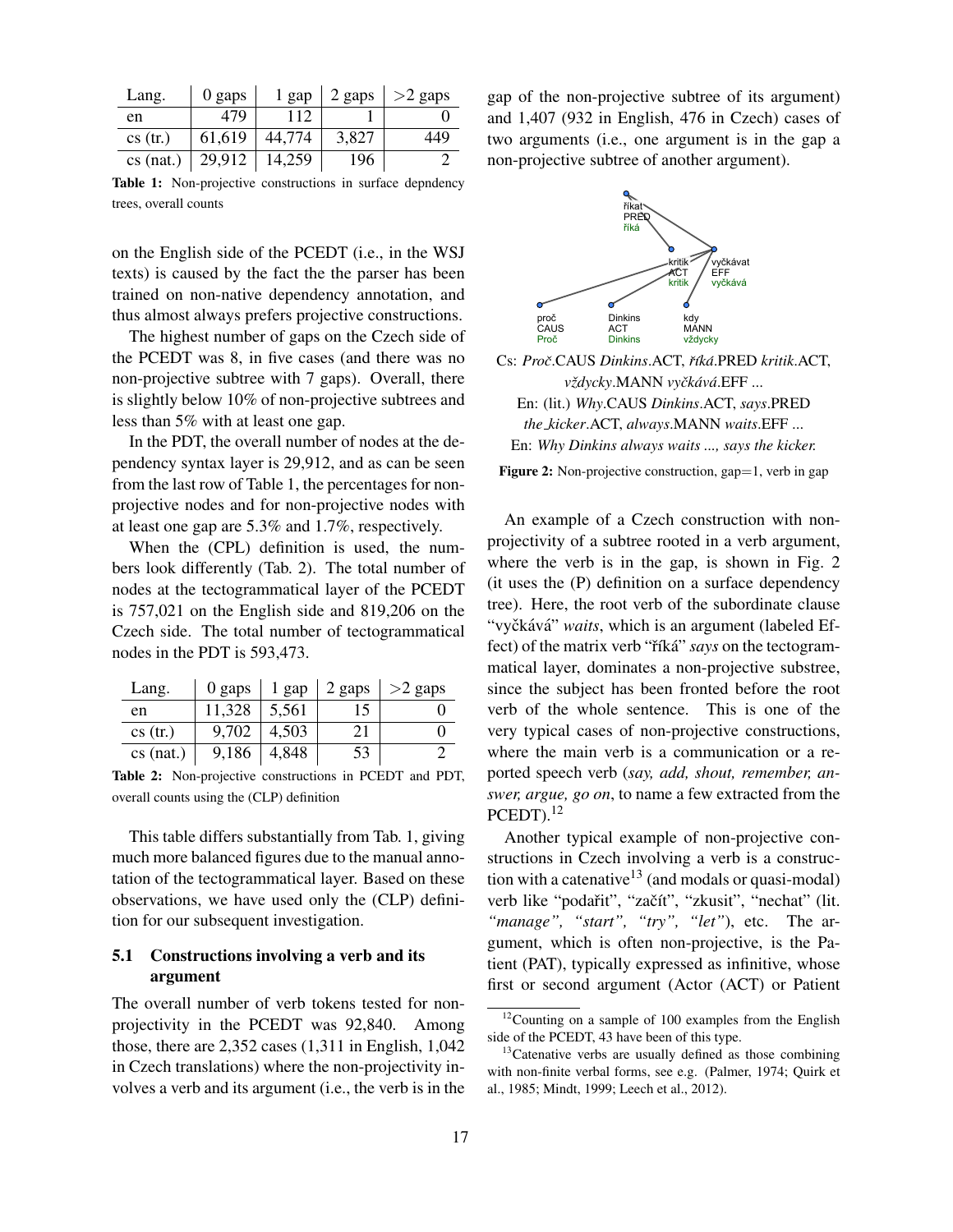(PAT)) is fronted "across" the verb. An example is "domy.PAT nezkoušej.PRED prodávat.PAT bez makléře.ACMP" (lit. "houses.PAT do-not-try.PRED *sell*.PAT *without an-agent*.ACMP).<sup>14</sup>





Figure 3: Non-projective construction with ACT's dependent (RSTR) branching non-projectively to the right, verb in gap

In English, in one of the rare cases where there is no Czech non-projective counterpart, a construction which gives rise to non-projectivity is a verb argument (typically Actor (ACT) expressed as Subject, i.e., in active voice) preceding the verb, which is then complemented by a time or location expression and only then an relative clause dependent on the argument is placed: "T-shirts.ACT appeared.PRED in the corridors.LOC that.ACT carried.RSTR ..." (Fig. 3). Here, in the tectogrammatical representation, "T-shirt" is the Actor (ACT), and argument of "appear", and the clause starting "that carried..." depends on it. In the tree, the subtree rooted in "T-shirt" is non-projective, since the verb "appear" (and all the words from the location adverbial, i.e., "in the corridors") form the gap. Another English example involving a copula is "... opinion.ACT is.PRED mixed.PAT on how much of a boost the

market would get.RSTR" where the root "get" of the relative clause depends on "opinion", and therefore "opinion" heads a non-projective subtree with the predicator is (mixed)" falling in the gap.<sup>15</sup> Another example is "... the plan.PAT is.PRED impossible.PAT to accommodate.PAT", where "plan" is a dependent of "accommodate", which itself is a dependent of "is", creating a non-projective subtree rooted in "accommodate".

In Czech, there are only a few constructions which allow similar non-projectivity to the one just described for English, typically containing the verb "byt" as a copula: "... dividendy.ACT jsou.PRED ´ splatné.PAT k 2. lednu.TWHEN z akcií.RSTR ..." (lit. *... dividends*.ACT *are*.PRED *payable*.PAT *Jan*.TWHEN 2 to stock.RSTR) where "akcii" (lit. *shares* depends on "dividendy" (lit. *dividends*), and thus causes the non-projectivity of the subtree rooted in "dividendy", with the verb "jsou" (lit. *are*) in the gap.

In English, but possible in Czech too<sup>16</sup>, is a construction in which a verb argument is modified by two or more modifiers, with one immediately following it in the surface word order but the other being far right, after additional arguments or adjuncts of the dominant verb, such as in: "A total.ACT of 139 companies.RSTR raised.PRED dividends.PAT in October.TWHEN, basically unchanged.RSTR ...", where "unchanged" is a dependent of "total," not the verb, $17$  putting the verb (and some of the additional dependents of the verb, such as "dividends" and "October") in the gap of the nonprojective subtree rooted in "total".

 $14$ In such constructions, a question might arise how the shared argument between the head verb and the non-finite dependent verb is treated: as has been described earlier, any node elided on the surface (even if present at the tectogrammatical layer) are ignored for non-projectivity considerations due to the non-existence of its word order index, which we in no way try to re-create.

<sup>15</sup>One could argue that the subordinate clause could be considered Adverbial clause depending on the verb, in which case there will be no non-projectivity. However, the distinction between "opinion on [clause] is mixed" and "opinion is mixed on [clause]" has been considered to be in the information structure rather than in syntax (Hajič et al., 2004), and thus the structure in the PDT-style of annotation is the same. This argument holds, due to morphosyntactic considerations such as agreement, more firmly for Czech, but it was applied to English as well by analogy.

<sup>16</sup>Even though all cases that we have found in the PCEDT have been translated using a completely different (and projective) constructiton.

<sup>&</sup>lt;sup>17</sup>We are leaving aside the discussion whether annotating "unchanged" as a dependent on "total" is adequate for the semantic/tectogrammatical layer of annotation, but at the moment this is how such Measure Phrases have been treated in PDT.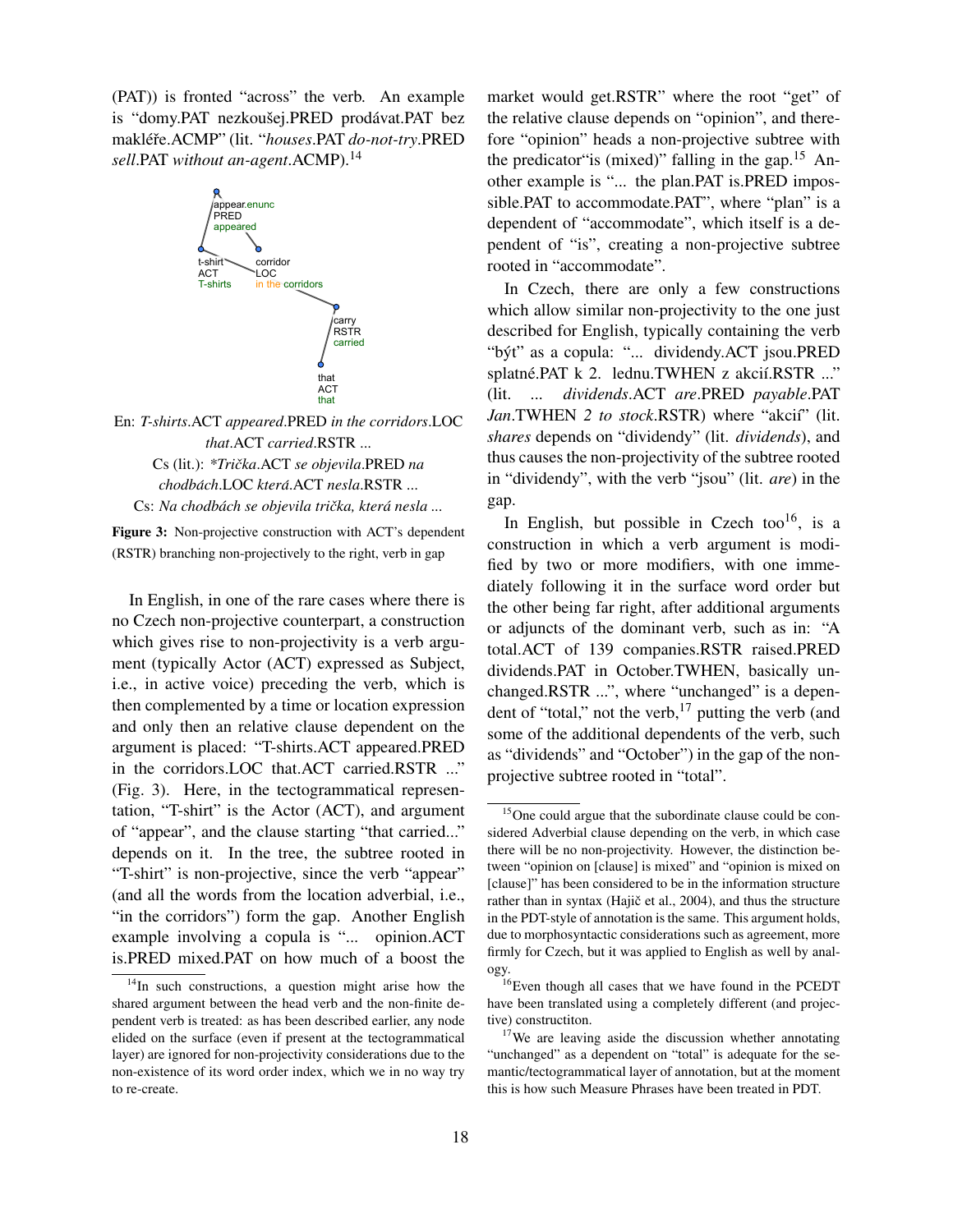# 5.2 Constructions involving two or more arguments

These cases are less frequent than the cases involving the verb being in the gap of the non-projective argument-rooted tree, but they do exist.

Similar to the case of verb-argument nonprojectivy of the "T-shirts.ACT appeared.PRED in the corridors.LOC that carried.RSTR ..."-type as described in the previous section, is a construction where a Patient (PAT) follows a verb, followed by an adverbial (dependent on the verb), and only then the attribute of the Patient follows: "ABC.ACT signed.PRED an agreement.PAT with DEF.ADDR under which shares will be acquired.RSTR ...". Since "with ..." is an argument (Addressee) of "sign" at the tectogrammatical layer, and thus depends on it, the subtree rooted in the deep object (PAT) argument "agreement" is non-projective. The type of this argument-argument non-projectivity is PAT-ADDR (the ADDR-labeled argument is projected to the gap in the yield of the subtree rooted in "agreement".

### 5.3 Left vs. right non-projective edges

It is well known that fronting or 'movement to the left' tends to create non-projective constructions. In (Hajičová et al., 2004), it was only such moves that have been investigated, due also to their relation to information structure which was one of the foci in that study.

However, in our study, we also wanted to investigate whether non-projective edges leading to the *right* (both in Czech and English) are rare(r), or whether they differ substantially from those leftbranching ones studied previously.

| Lang.       | left $(\%)$    | right $(\%)$ |
|-------------|----------------|--------------|
| en          | 1122 (64.93%)  | 606 (35.07%) |
| cs (tr.)    | 913 (68.96%)   | 411 (31.04%) |
| $cs$ (nat.) | 1,945 (79.85%) | 491 (20.15%) |

Table 3: Left- vs. right-branching non-projective subtrees rooted in a verb argument

The statistics alone show two things: first, the prevalence of left-branching non-projective edges is much higher in the native Czech treebank (PDT) than on Czech side of the PCEDT (which suggest influence of non-projective constructions on translation), and second, that while left-branching does prevail 2:1 or more over right-branching, the number of right-branching non-projectivities rooted at verb arguments is substantial (and thus, worth further studies).

## 6 Conclusions

We have described the results of investigation of non-projective constructions involving verbs and their arguments, using no predefined classification scheme but an annotated material of the Prague Czech-English Dependency Treebank and the original Prague Dependency Treebank. We can summarize our findings in a few main points:

- as a starting point, we have divided the corpus material to those constructions that involve the verb and at least one of its arguments vs. those involving two or more arguments (and not the verb itself), under the hypothesis that these two cases will display different behavior; however, this proved not to be a crucial distinction ("(a tak) transakce.PAT je.PRED přitom.TPAR levnější provádět..." lit. *(and so) transaction.PAT is.PRED at-the-same-time.TPAR cheaper to perform* vs. "(a tak) je.PRED transakce.PAT přitom.TPAR levnější provádět" lit. *(and so) is.PPRED transaction.PAT atthe-same-time.TPAR cheaper to perform*, with "transakce" depending on "provádět");
- the most frequent case is the construction with the communication/reporting verbs (*verba dicendi* and similar verbs) when used in the middle of the direct or report speech construction they introduce;
- nominals used as arguments can have their attribute(s) (whether expressed by a clause or as prepositinal phrase) across other arguments or adjuncts of the verb;
- as expected, certain types of non-projectivity are due to the conventions used in the annotation;
- when comparing native Czech with translated Czech, the statistics on the direction of nonprojective branching rooted in a verb argument suggests that translators are probably influenced by the source English and do not use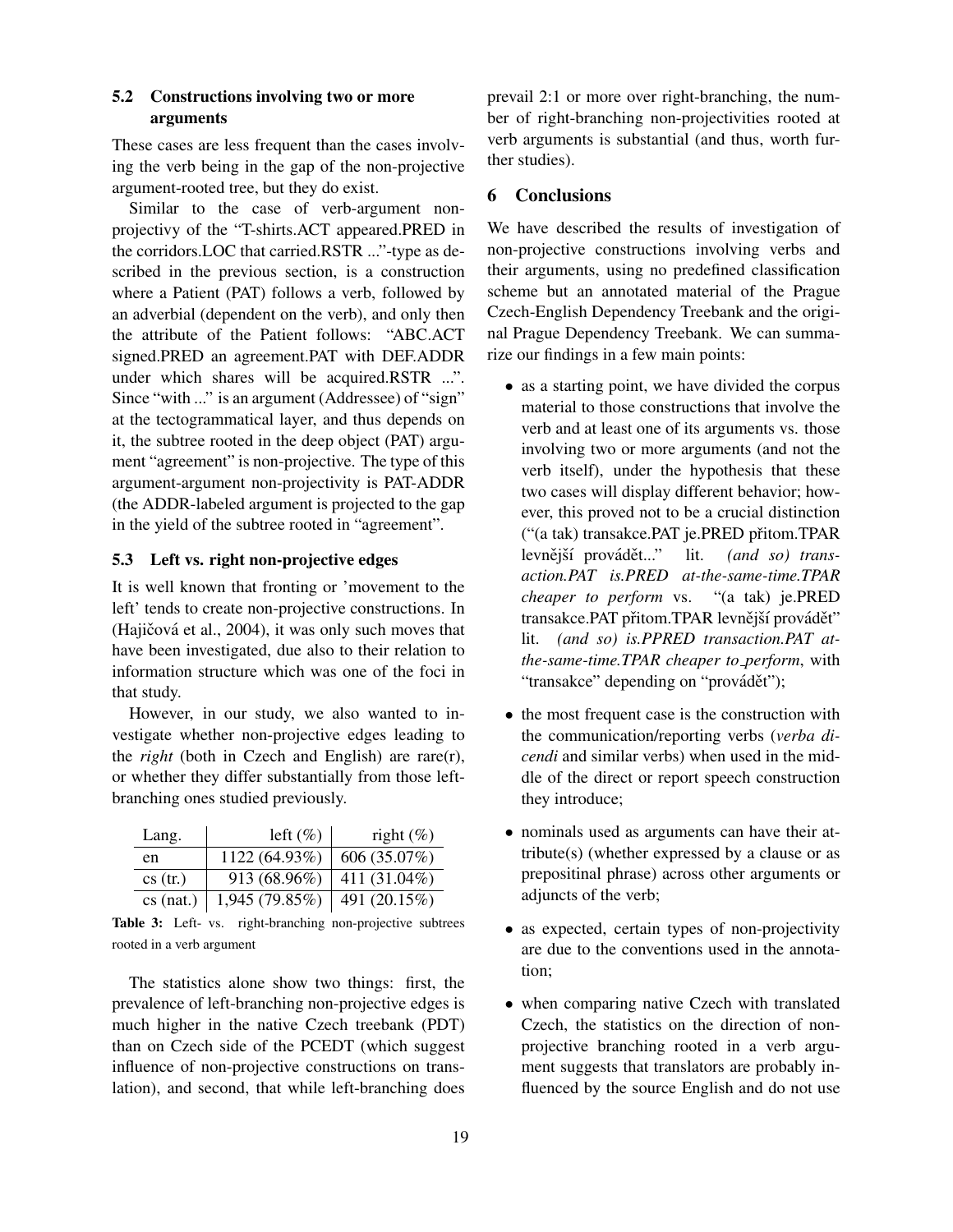left-branching non-projective constructions as often as they appear in native Czech;

- we have independently confirmed that the focus on fronted or left-moved constructions in (Hajičová et al.,  $2004$ ) was right, but that roughly 1/3 of non-projective constructions rooted in a verb argument are right-branching and thus not to be ignored in future research;
- certain types of verb-related non-projectivities described in (Hajičová et al., 2004), such as a nominal group in Czech with dislocated RSTR (depending on a verb argument) ("společnou.RSTR máme.PRED ... zodpovědnost.PAT", lit. "common.RSTR we*have.PRED ... responsibility.PAT*), were not attested in translated Czech (PCEDT), but have been found in the PDT. The same holds for numerals with a dislocated dependent.

In terms of future work, there are two possible directions. In the technological area, the results (especially on English) confirm that non-projectivity is indeed going to be a problem for (deep) parsers, and that even surface dependency parsers should be looked at again to see if improvements are possible based on error analysis using the classification presented. On the theoretical side, we would like to (a) continue to investigate the less frequent cases which we have not included in this study, (b) involve other features of the tectogrammatical annotation, such as the information structure (topic/focus annotation, and/or co-reference information) and (c) define the types of non-projective verb-argument constructions more formally, to allow for an automatic classification, e.g., on a large corpus.

## Acknowledgments

This work described herein has been supported by the grant GP13-03351P of the Grant Agency of the Czech Republic and by the LINDAT/CLARIN Research Infrastructure projects, LM2010013 and LM2015071 funded by the MEYS of the Czech Republic. It has also been using language resources developed and distributed by the LINDAT/CLARIN project (http://lindat.cz).

We would like to thank to all the three reviewers of the paper, who provided valuable comments; specifically, we are grateful to the anonymous reviewer #2, whose in-depth review helped us to realize and correct several important shortcomings of the original version.

#### References

- Anders Björkelund and Joakim Nivre. 2015. Nondeterministic oracles for unrestricted non-projective transition-based dependency parsing. In *Proceedings of the 14th International Conference on Parsing Technologies*, pages 76–86.
- Bernd Bohnet and Joakim Nivre. 2012. A transitionbased system for joint part-of-speech tagging and labeled non-projective dependency parsing. In *Proceedings of the 2012 Joint Conference on Empirical Methods in Natural Language Processing and Computational Natural Language Learning*, pages 1455–1465.
- Silvie Cinková. 2006. From propbank to engvallex: Adapting the propbank-lexicon to the valency theory of the functional generative description. In *Proceedings of the 5th International Conference on Language Resources and Evaluation (LREC 2006)*, pages 2170– 2175, Genova, Italy. ELRA, ELRA.
- Jan Hajič, Jarmila Panevová, Eva Buráňová, Zdeňka Urešová, Alevtina Bémová, Jan štěpánek, Petr Pajas, and Jiří Kárník. 2004. Anotace na analytické rovině. Návod pro anotátory. Technical Report TR-2004-23, UFAL/CKL MFF UK, Prague. ´
- Jan Hajič, Eva Hajičová, Jarmila Panevová, Petr Sgall, Ondřej Bojar, Silvie Cinková, Eva Fučíková, Marie Mikulová, Petr Pajas, Jan Popelka, Jiří Semecký, Jana Šindlerová, Jan Štěpánek, Josef Toman, Zdeňka Urešová, and Zdeněk Žabokrtský. 2012. Announcing Prague Czech-English Dependency Treebank 2.0. In *Proceedings of the 8th International Conference on Language Resources and Evaluation (LREC 2012)*, pages 3153–3160, Istanbul, Turkey. European Language Resources Association.
- Jan Hajič. 1998. Building a syntactically annotated corpus: The prague dependency treebank. In *Issues of Valency and Meaning. Studies in Honour of Jarmila Panevova (ed. Eva Haji ´ cov ˇ a)´* . Karolinum, Charles University Press, Prague, ISBN 80-7184-601-5.
- Eva Hajičová, Jiří Havelka, Petr Sgall, Kateřina Veselá, and Daniel Zeman. 2004. Issues of projectivity in the Prague Dependency Treebank. *The Prague Bulletin of Mathematical Linguistics*, (81):5–22.
- Johan Hall and Joakim Nivre. 2008. Parsing discontinuous phrase structure with grammatical functions. In *Advances in Natural Language Processing, 6th International Conference, GoTAL 2008, Gothenburg, Swe-*